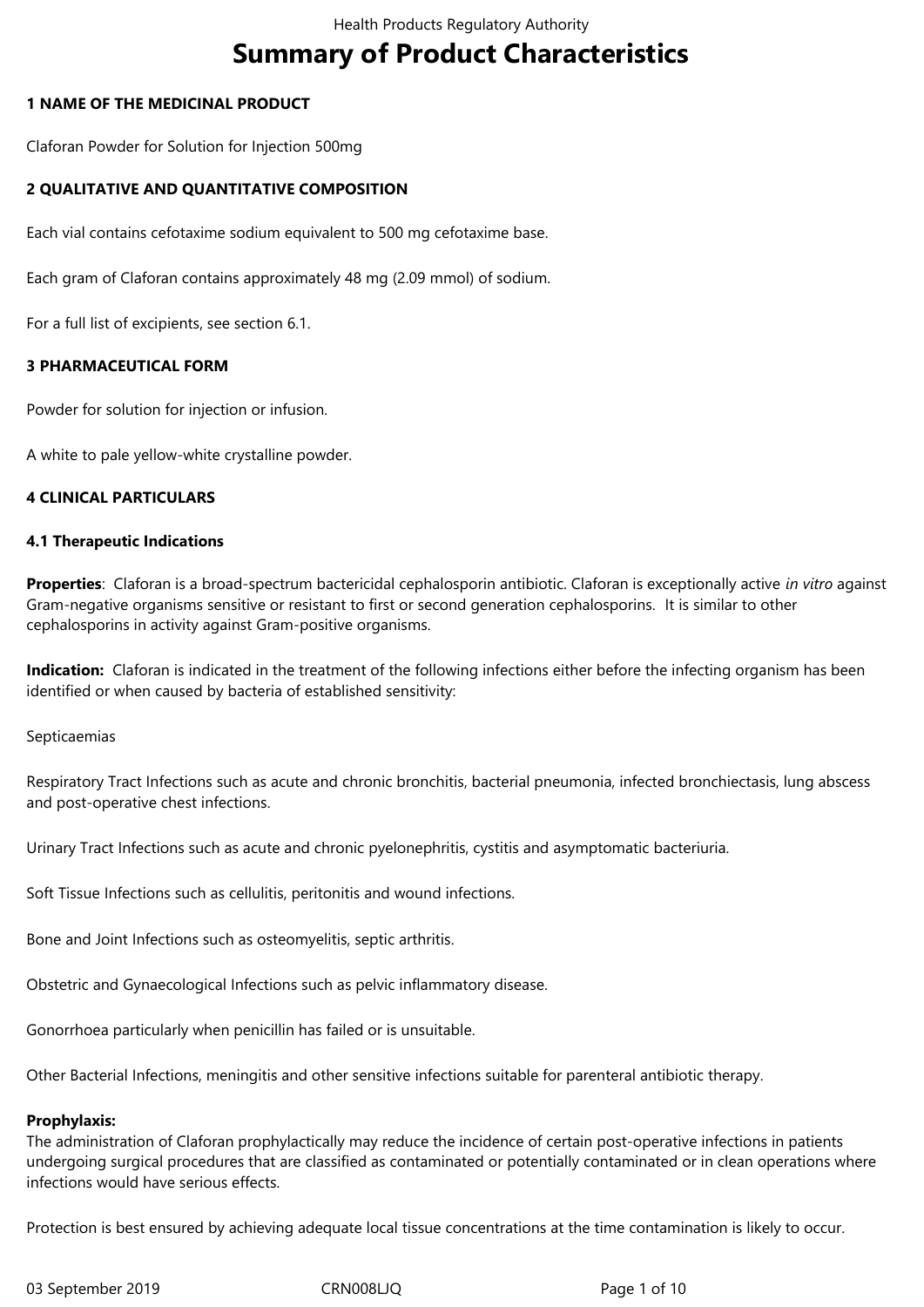Claforan should therefore be administered immediately prior to surgery and if necessary continued in the immediate post-operative period.

Administration should usually be stopped within 24 hours since continuing use of any antibiotic in the majority of surgical procedures does not reduce the incidence of subsequent infection.

Claforan may also be used prophylactically along with orally administered non-absorbable antibiotics to reduce the incidence of infection among selected patients undergoing intensive therapy, whose duration of stay in Intensive Care Unit is anticipated to exceed 48 hours.

#### **Bacteriology:**

The following organisms have shown in vitro sensitivity to Claforan.

#### **Gram Positive**

Staphylococci, including coagulase-positive, coagulase-negative and penicillinase producing strains.

Beta-haemolytic and other streptococci such as Streptococcus mitis (viridans) (many strains of enterococci, e.g. Streptococcus faecalis, are relatively resistant).

Streptococcus (Diplococcus) pneumonia.

Clostridium spp.

Gram Negative

Escherichia coli. Haemophilius influenzae including ampicillin resistant strains. Klebsiella spp. Proteus spp. (both indole positive and indole negative). Enterobacter spp. Neisseria spp. (including B-lactamase producing strains of N.gonorrhoea). Salmonella spp. (including Sal. Typhi). Shigella spp. Providencia spp. Serratia spp. Citrobacter spp.

Claforan has frequently exhibited useful *in vitro* activity against Pseudomonas and Bacteroides species although some strains of Bacteroides fragilis are resistant.

There is *in vitro* evidence of synergy between Claforan and aminoglycoside antibiotics such as gentamicin against some species of Gram-Negative bacteria including some strains of Pseudomonas. No *in vitro* antagonism has been noted. In severe infections cause by Pseudomonas spp. the addition of an aminoglycoside antibiotic may be indicated.

#### **4.2 Posology and method of administration**

#### Dosage:

Claforan may be administered intravenously or by slow injection or infusion or intramuscularly. The dosage, route and frequency of administration should be determined by the severity of infection, the sensitivity of causative organism and condition of the patient. Therapy may be initiated before the results of sensitivity tests are known.

*Adults:* The recommended dosage for mild to moderate infections is 1g 12 hourly. However, dosage may be varied according to the severity of the infection, sensitivity of causative organisms and condition of the patient. Therapy may be initiated before the results of sensitivity tests are known.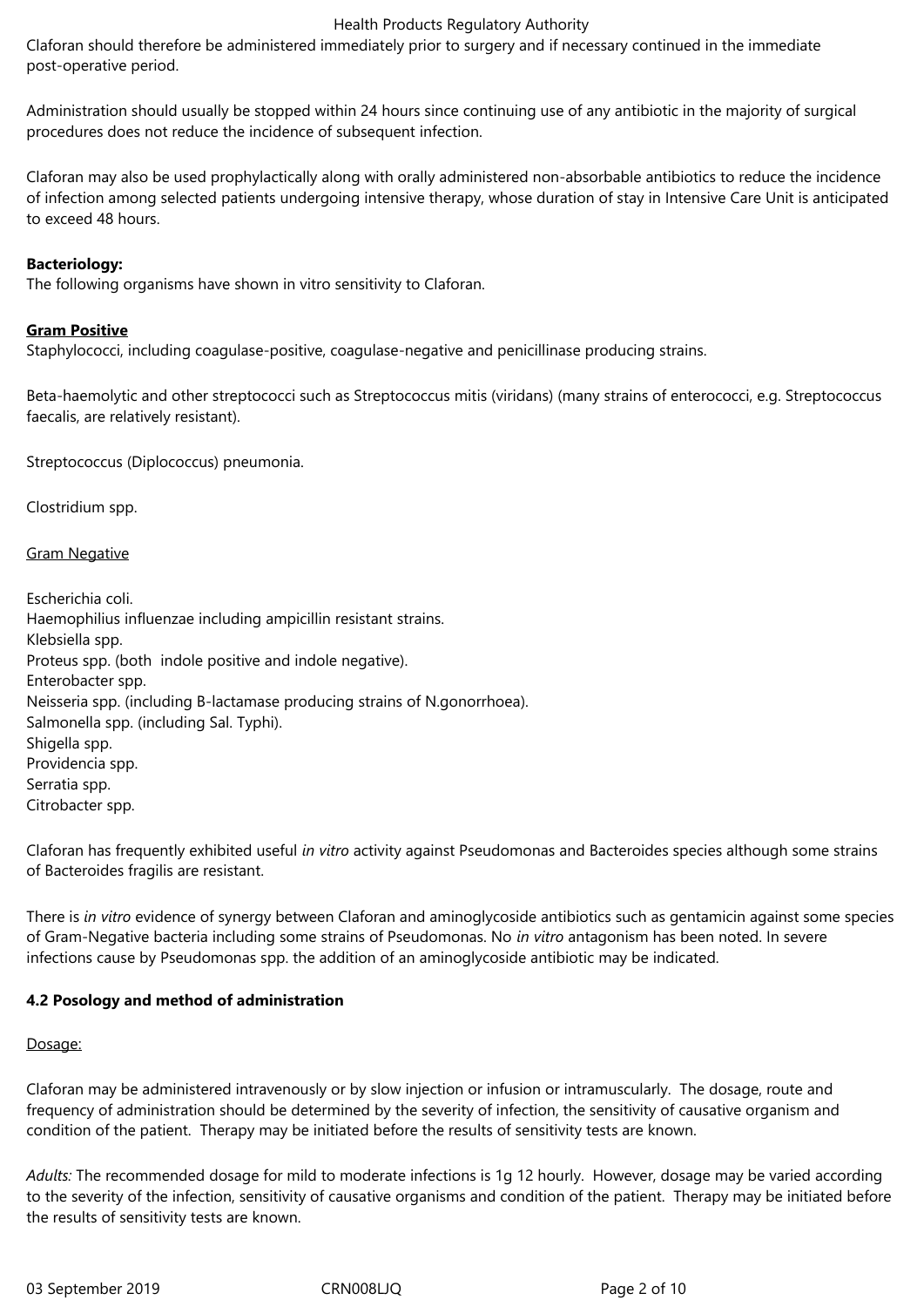In severe infections dosage may be increased up to 12g daily given in 3 or 4 divided doses. For infections caused by sensitive Psuedomonas spp. daily doses of greater than 6 g will usually be required.

Dosage in Gonorrhea: A single injection of 1g may be administered intramuscularly or intravenously.

*Children:*The usual dosage range is 100-150mg/kg/day in 2 to 4 divided doses. However, in very severe infections doses of up to 200mg/kg/day may be required.

*Neonates:*The recommended dosage is 50mg/kg/day in 2 to 4 divided doses. In severe infections 150-200mg/kg/day, in divided doses, have been given.

#### Dosage in Renal Impairment:

In patients with a creatinine clearance less than 10 ml/minute, after an initial normal dose, the maintenance doses have to be reduced to one half of the normal dose, without change of the dose interval.

In haemodialysed patients: 1 to 2 g daily, depending on the severity of the infection; on the day of haemodialysis, cefotaxime must be administered after the dialysis session.

In patients undergoing peritoneal dialysis: 1 to 2 g daily, depending on the severity of the infection; cefotaxime is not removed by peritoneal dialysis.

#### ADMINISTRATION:

#### Intravenous and Intramuscular administration:

# *Intravenous administration (Injection or infusion):*

Reconstitute Claforan with Water for Injection as given in the Dilution Table. Shake well until dissolved and then withdraw the entire contents of the vial into the syringe and use immediately.

#### *Dilution Table:*

|                   | Vial Size   Diluent to be added |
|-------------------|---------------------------------|
| 500 <sub>mg</sub> | 2ml                             |
|                   | 4ml                             |

Claforan may be administered by intravenous infusion. 1-2g are dissolved in 40-100ml of Water for Injection or in the infusion fluids listed under "Pharmaceutical Particulars" in Section 6.6 Instructions for use/handling.

The prepared infusion may be administered over 20-60 minutes. To produce an infusion using vials with an infusion connector, remove the safety cap and directly connect the infusion bag. The needle in the closure will automatically pierce the vial stopper. Pressing the infusion bag will transfer solvent into the vial. Reconstitute by shaking the vial and finally, transfer the reconstituted solution back to the infusion bag ready for use.

For intermittent I.V. injections, the solution must be injected over a period of 3 to 5 minutes. During post-marketing surveillance, potentially life-threatening arrhythmia has been reported in a very few patients who received rapid intravenous administration of cefotaxime through a central venous catheter.

Cefotaxime and aminoglycosides should not be mixed in the same syringe or infusion fluid.

#### *Intramuscular administration:*

In case of intramuscular administration, re-constitute Claforan with Water for Injection or 1% lidocaine solution as per the Dilution Table above. When using lidocaine solution as diluent, intravascular injection must be strictly avoided.

03 September 2019 CRN008LJQ Page 3 of 10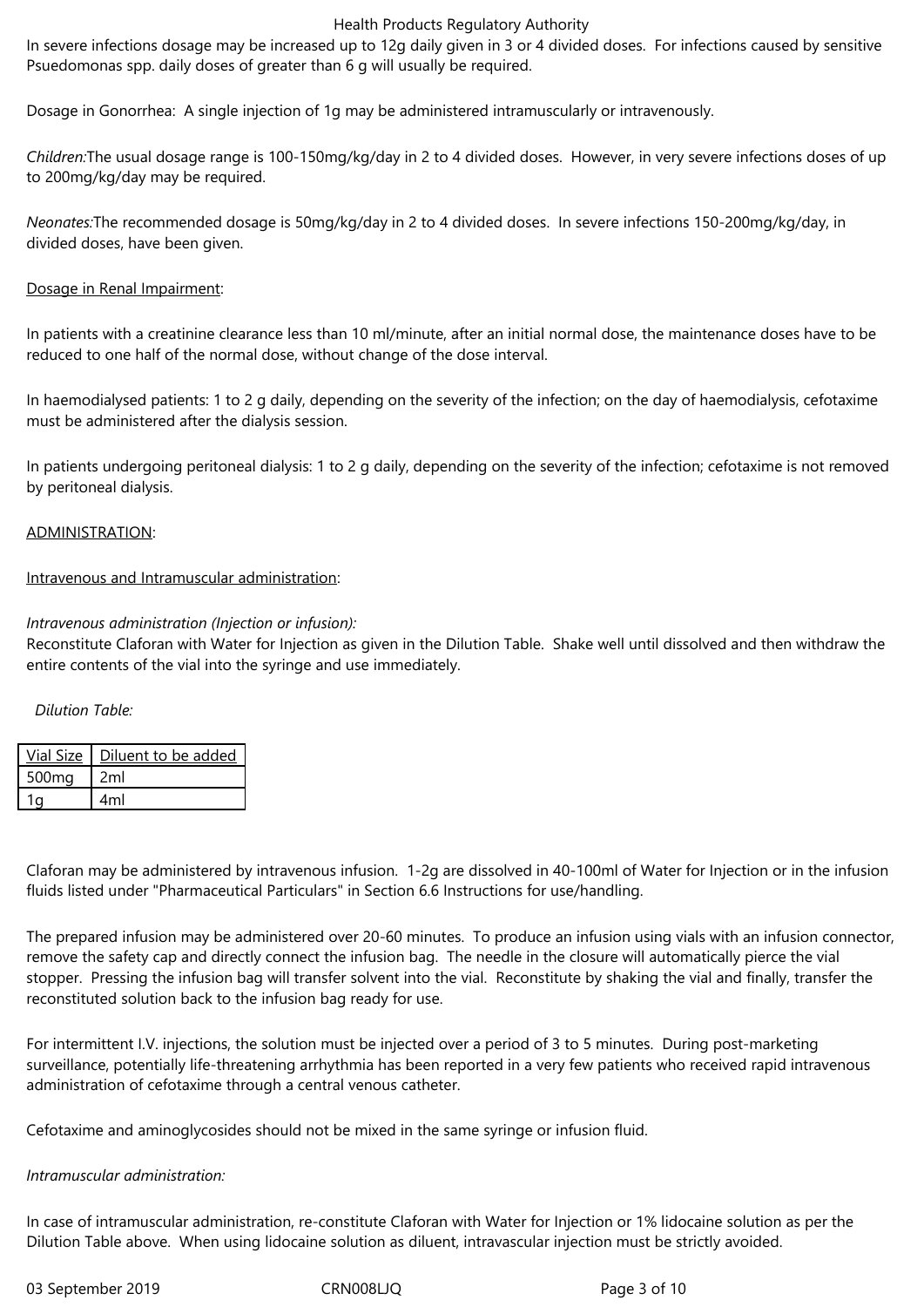| Health Products Regulatory Authority |
|--------------------------------------|
|--------------------------------------|

| Intramuscular administration      |                                       |                                                        |
|-----------------------------------|---------------------------------------|--------------------------------------------------------|
|                                   | Volume of diluent   Nature of diluent |                                                        |
| Cefotaxime 0.50g<br>Cefotaxime 1q | 2 ml<br>4 ml                          | {water for injection<br>{or<br>{1 % lidocaine solution |

# **4.3 Contraindications**

Hypersensitivity to cephalosporins

In patients with a history of hypersensitivity to Cefotaxime and/or to any component of Claforan Powder for Solution for Injection 500mg

Allergic cross reactions can exist between penicillins and cephalosporins (see section 4.4 Special Warnings and Precautions For Use)

Claforan reconstituted with lidocaine is contraindicated in patients with: Known history of hypersensitivity to lidocaine or other local anesthetics of the amide type Non-paced heart block Severe heart failure Administration by the intravenous route Infants aged less than 30 months of age

# **4.4 Special warnings and precautions for use**

As with other antibiotics, the use of cefotaxime, especially if prolonged, may result in overgrowth of non-susceptible organisms. Repeated evaluation of the patient's condition is essential. If superinfection occurs during therapy, appropriate measures should be taken (see Section 4.8).

● Anaphylactic reactions

Serious, including fatal hypersensitivity reactions have been reported in patients receiving cefotaxime (see sections 4.3 and 4.8).

If a hypersensitivity reaction occurs, treatment must be stopped.

The use of cefotaxime is strictly contra-indicated in subjects with a previous history of immediatetype hypersensitivity to cephalosporins.

Since cross allergy exists between penicillins and cephalosporins, use of the latter should be undertaken with extreme caution in penicillin sensitive subjects. Hypersensitivity reactions (anaphylaxis) occurring with these two antibiotic families may be serious or even fatal.

● Serious bullous reactions

Cases of serious bullous skin reactions like Stevens-Johnson syndrome or toxic epidermal necrolysis have been reported with cefotaxime (see section 4.8). Patients should be advised to contact their doctor immediately prior to continuing treatment if skin and/or mucosal reactions occur.

*● Clostridium difficile* associated disease (e.g. pseudomembranous colitis)

Diarrhea, particularly if severe and/or persistent, occurring during treatment or in the initial weeks following treatment, may be symptomatic of *Clostridium difficile* associated disease (CDAD). CDAD may range in severity from mild to life threatening, the most severe form of which is pseudo-membranous colitis.

The diagnosis of this rare but possibly fatal condition can be confirmed by endoscopy and/or histology. It is important to consider this diagnosis in patients who present with diarrhoea during or subsequent to the administration of cefotaxime.

If a diagnosis of pseudomembranous colitis is suspected, cefotaxime should be stopped immediately and appropriate specific antibiotic therapy should be started without delay. *Clostridium difficile* associated disease can be favoured by faecal stasis. Medicinal products that inhibit peristalsis should not be given.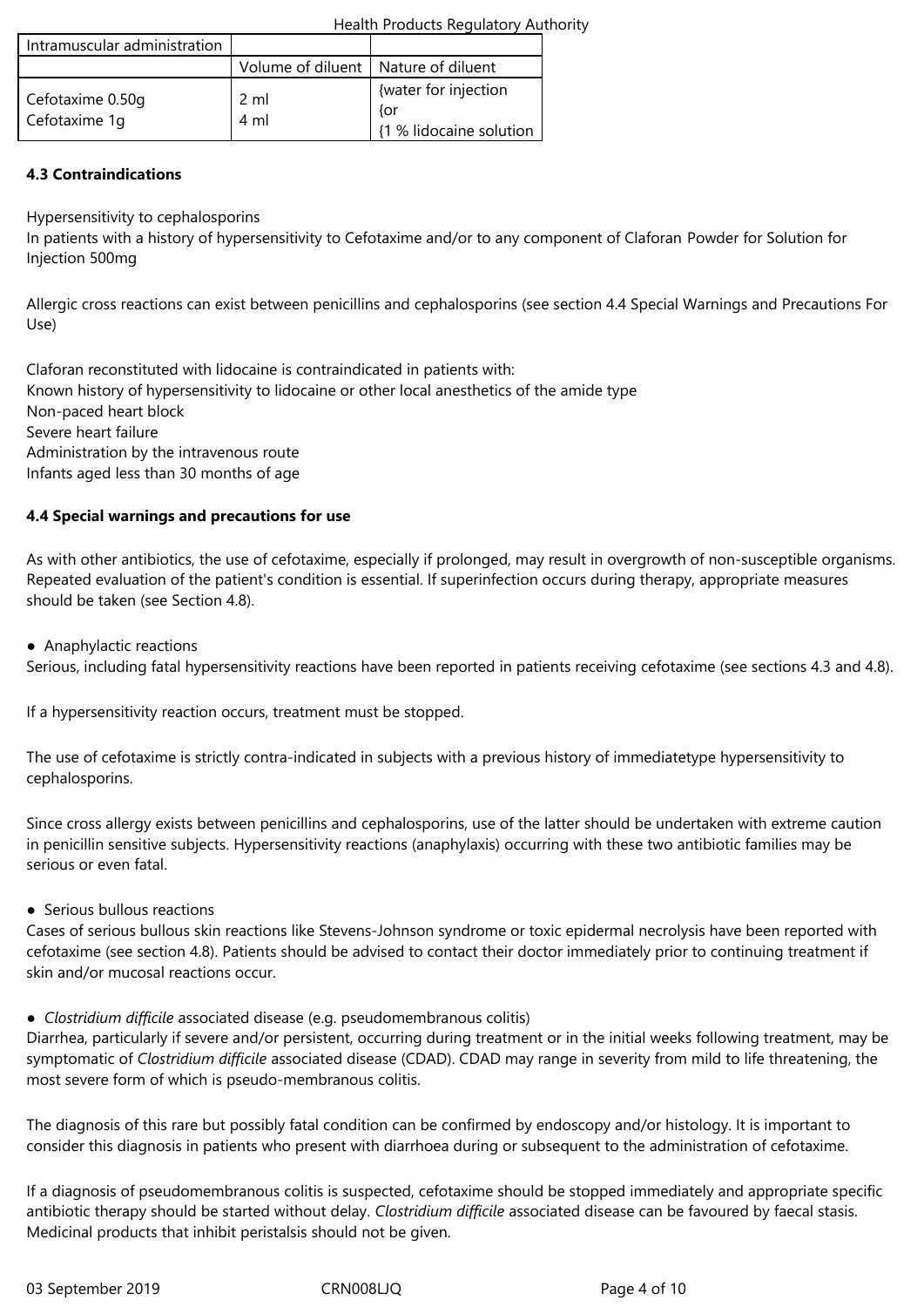#### ● Blood disorders

Leukopenia, neutropenia and, more rarely, bone marrow failure, pancytopenia or agranulocytosis may develop during treatment with cefotaxime. For treatment courses lasting longer than 7-10 days, the blood white cell count should be monitored and treatment stopped in the event of neutropenia.

Some cases of eosinophilia and thrombocytopenia, rapidly reversible on stopping treatment, have been reported. Cases of haemolytic anemia have also been reported. (see section 4.8)

#### ● Patients with renal insufficiency

The dosage should be modified according to the creatinine clearance calculated.

Caution should be exercised if cefotaxime is administered together with aminoglycosides or other nephrotoxic drugs (see section 4.5). Renal function must be monitored in these patients, the elderly, and those with pre-existing renal impairment.

#### Encephalopathy

Beta-lactams, including cefotaxime, predispose the patient to encephalopathy risk (which may include convulsions, confusion, impairment of consciousness, movement disorders), particularly in case of overdose or renal impairment (see section 4.8). Patients should be advised to contact their doctor immediately prior to continuing treatment if such reactions occur.

#### ● Precautions for administration

During post-marketing surveillance, potentially life-threatening arrhythmia has been reported in a very few patients who received rapid intravenous administration of cefotaxime through a central venous catheter. The recommended time for injection or infusion should be followed (see section 4.2).

See section 4.3 for contraindications for Claforan when reconstituted with lidocaine.

#### ● Effects on Laboratory Tests

As with other cephalosporins a positive Coombs' test has been found in some patients treated with cefotaxime. This phenomenon can interfere with the cross-matching of blood. Urinary glucose testing with non-specific reducing agents may yield false-positive results. This phenomenon is not seen when a glucose-oxydase specific method is used.

#### ● Sodium intake

The sodium content of cefotaxime sodium (48.2 mg/g) should be taken into account.

#### **4.5 Interaction with other medicinal products and other forms of interactions**

Probenecid interferes with the renal tubular transfer of cephalosporins, thereby delaying their excretion and increasing their plasma concentrations.

As with other cephalosporins, cefotaxime may potentiate the nephrotoxic effects of nephrotoxic drugs such as aminoglycosides or potent diuretics (e.g. furosemide). Renal function must be monitored (see section 4.4 Special Warnings and Precautions for Use).

#### **4.6 Fertility, pregnancy and lactation**

Pregnancy: The safety of cefotaxime has not been established in human pregnancy. Animal studies do not indicate direct or indirect harmful effects with respect to reproductive toxicity. There are, however, no adequate and well controlled studies in pregnant women. Cefotaxime crosses the placental barrier. Therefore, cefotaxime should not be used during pregnancy unless the anticipated benefit outweighs any potential risks.

## Lactation:

Cefotaxime passes into human breast milk.

Effects on the physiological intestinal flora of the breast-fed infant leading to diarrhoea, colonization by yeast-like fungi, and sensitisation of the infant cannot be excluded. Therefore, a decision must be made whether to discontinue breast-feeding or to discontinue therapy taking into account the benefit of breast-feeding for the child and the benefit of therapy for the woman.

#### **4.7 Effects on ability to drive and use machines**

03 September 2019 CRN008LJQ Page 5 of 10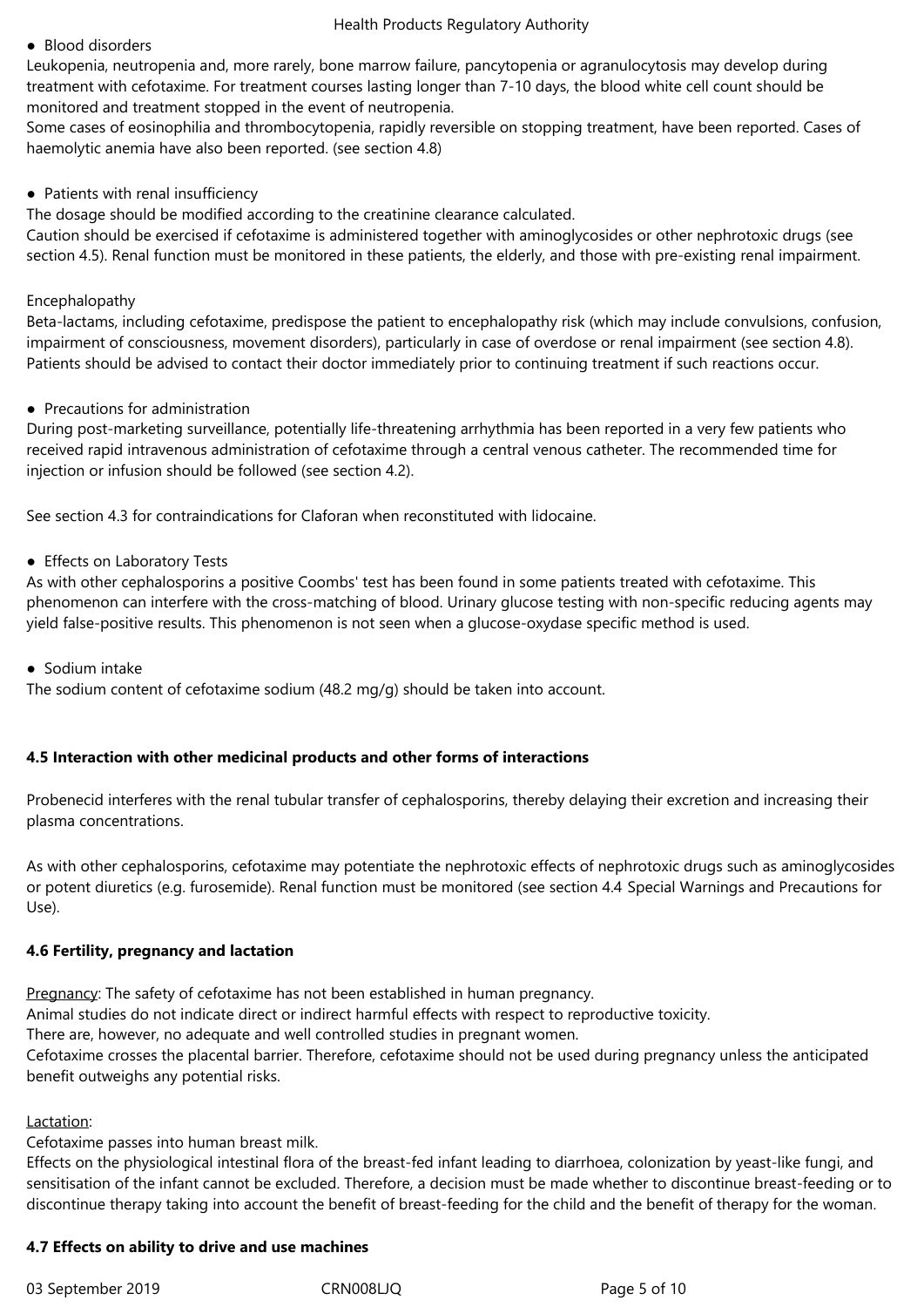In the case of adverse reactions such as dizziness or encephalopathy (which may include convulsions, confusion, impairment of consciousness, movement disorders) the patient should not operate machines or drive a vehicle. High doses of cefotaxime, particularly in patients with renal insufficiency, may cause encephalopathy (e.g. impairment of consciousness, abnormal movements and convulsions) (see section 4.8). Patients should be advised not to drive or operate machinery if any such symptoms occur.

# **4.8 Undesirable effects**

| System organ<br>class                             | <b>Very</b><br><b>Common</b><br>(≥1/10) | Common<br>(21/100)<br>to $<1/10$ ) | <b>Uncommon</b><br>$(≥1/1,000$ to<br>$<$ 1/100)                                                                          | Rare<br>(≥1/10,000<br>to<br>$<$ 1/1,000) | <b>Very rare</b><br>(< 1/10,000) | <b>Not known</b><br>(cannot be<br>estimated from<br>available data)*                                                    |
|---------------------------------------------------|-----------------------------------------|------------------------------------|--------------------------------------------------------------------------------------------------------------------------|------------------------------------------|----------------------------------|-------------------------------------------------------------------------------------------------------------------------|
| Infections and<br>infestations                    |                                         |                                    |                                                                                                                          |                                          |                                  | Superinfection (see<br>section 4.9)                                                                                     |
| Blood and the<br>lymphatic<br>system<br>disorders |                                         |                                    | Leukopenia<br>Eosinophilia<br>Thrombocytopenia                                                                           |                                          |                                  | Bone marrow failure<br>Pancytopenia<br>Neutropenia<br>Agranulocytosis<br>(see section 4.4)<br>Haemolytic<br>anaemia     |
| Immune<br>system<br>disorders                     |                                         |                                    | Jarisch-<br>Herxheimer<br>reaction                                                                                       |                                          |                                  | Anaphylactic<br>reactions<br>Angioedema<br>Bronchospasm<br>Anaphylactic shock                                           |
| Nervous<br>system<br>disorders                    |                                         |                                    | Convulsions (see<br>section 4.4)                                                                                         |                                          |                                  | Headache<br><b>Dizziness</b><br>Encephalopathy* (see section<br>4.4)                                                    |
| Cardiac<br>disorders                              |                                         |                                    |                                                                                                                          |                                          |                                  | Arrhythmia<br>following rapid<br>bolus infusion<br>through central<br>venous catheter                                   |
| Gastrointestinal<br>disorders                     |                                         |                                    | Diarrhea                                                                                                                 |                                          |                                  | Nausea<br>Vomiting<br>Abdominal pain<br>Pseudomembranous colitis<br>(see<br>section 4.4)                                |
| Hepato-bilary<br>disorders                        |                                         |                                    | Increase in liver<br>enzymes<br>(ALAT, ASAT,<br>LDH, gamma-<br>GT and/or<br>alkaline<br>phosphatase)<br>and/or bilirubin |                                          |                                  | Hepatitis**<br>(sometimes with<br>jaundice)                                                                             |
| Skin and<br>subcutaneous<br>tissue<br>disorders   |                                         |                                    | Rash<br>Pruritus<br>Urticaria                                                                                            |                                          |                                  | Erythema multiforme<br>Stevens-Johnson syndrome<br>Toxic epidermal necrolysis<br>(see section 4.4)<br>Acute generalised |

03 September 2019 CRN008LJQ Page 6 of 10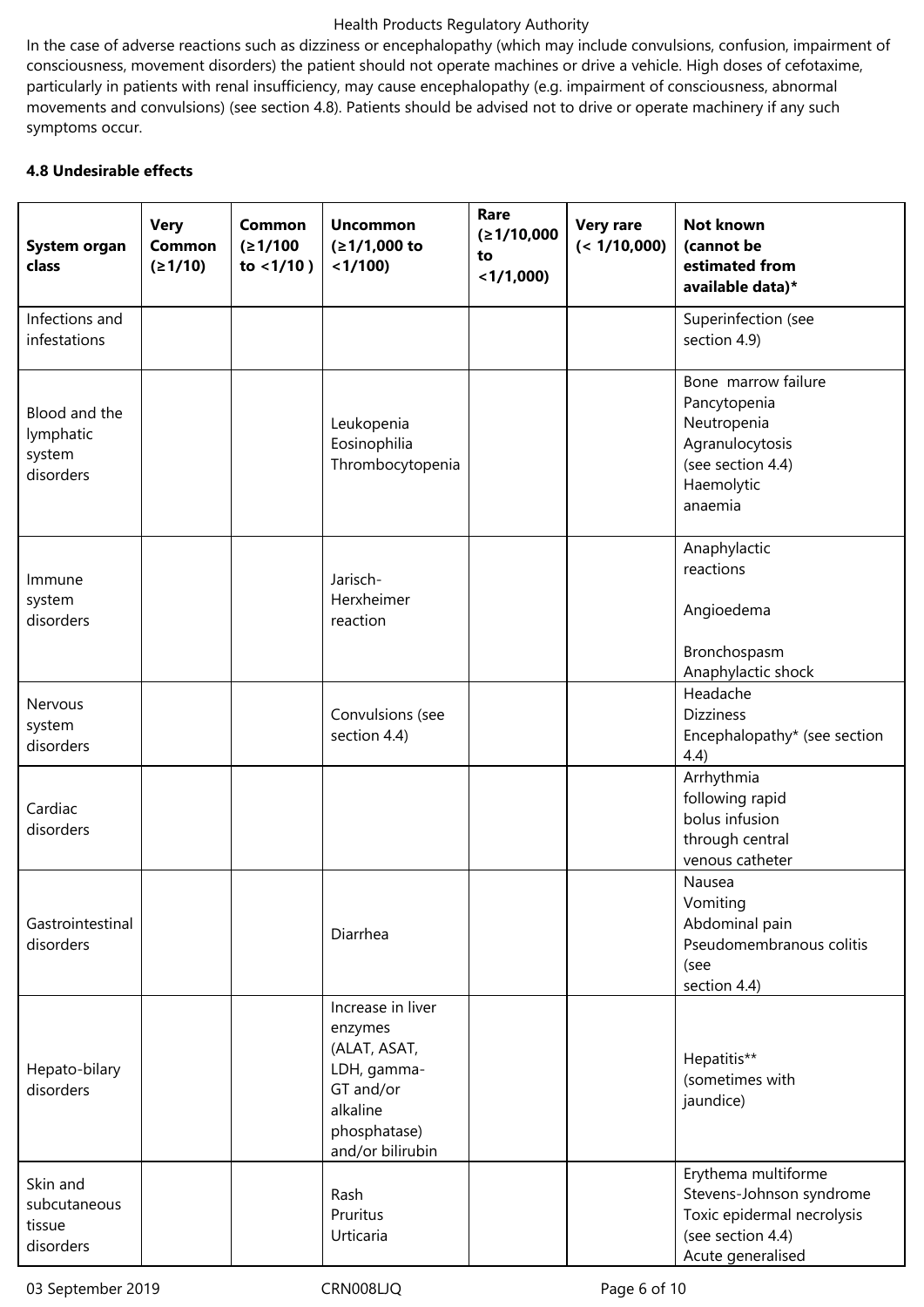|                                                               |                                                                 |                                   |                                                                                          | exanthematous pustulosis<br>(AGEP)                                                                             |
|---------------------------------------------------------------|-----------------------------------------------------------------|-----------------------------------|------------------------------------------------------------------------------------------|----------------------------------------------------------------------------------------------------------------|
| Renal and<br>Urinary<br>disorders                             |                                                                 | increase of<br>creatinine<br>with | Decrease in<br>renal function/<br>(particularly<br>when coprescribed<br>aminoglycosides) | Acute renal failure (See Section<br>4.4) Interstititial nephritis                                              |
| General<br>disorders and<br>administration<br>site conditions | For IM<br>formulatio<br>ns:<br>Pain at the<br>injection<br>site | Fever<br>including<br>phlebitis/  | Inflammatory<br>reactions at the<br>injection site,<br>thrombophlebitis                  | For IM<br>formulations (where lidocaine<br>is used for re-constitution):<br>Systemic reactions<br>to lidocaine |

\* Beta-lactams, including cefotaxime, predispose the patient to encephalopathy risk (which may include convulsions, confusion, impairment of consciousness, movement disorders), particularly in case of overdose or renal impairment. \*\* postmarketing experience

#### Jarisch-Herxheimer reaction

For the treatment of borreliosis, a Jarisch-Herxheimer reaction may develop during the first days of treatment. The occurrence of one or more of the following symptoms has been reported after several week's treatment of borreliosis: skin rash, itching, fever, leucopenia, increase in liver enzymes, difficulty of breathing, joint discomfort.

# Hepatobiliary disorders

Increase in liver enzymes (ALAT, ASAT, LDH, gamma-GT and/or alkaline phosphatase) and/or bilirubin have been reported. These laboratory abnormalities may rarely exceed twice the upper limit of the normal range and elicit a pattern of liver injury, usually cholestatic and most often asymptomatic.

#### **Superinfection:**

As with other antibiotics, the use of cefotaxime, especially if prolonged, may result in overgrowth of non-susceptible organisms. Repeated evaluation of the patient's condition is essential. If superinfection occurs during therapy, appropriate measures should be taken.

#### **For IM Formulations:**

Since the solvent contains lidocaine, systemic reactions to lidocaine may occur, especially in the event of inadvertent intravenous injection or injection into highly vascularised tissue or in the event of an overdose.

#### **Reporting of suspected adverse reactions**

Reporting suspected adverse reactions after authorisation of the medicinal product is important. It allows continued monitoring of the benefit/risk balance of the medicinal product. Healthcare professionals are asked to report any suspected adverse reactions via HPRA Pharmacovigilance, Earlsfort Terrace, IRL - Dublin 2; Tel: +353 1 6764971; Fax: +353 1 6762517. Website: www.hpra.ie; e-mail: medsafety@hpra.ie.

# **4.9 Overdose**

Symptoms of overdose may largely correspond to the profile of side effects. There is a risk of encephalopathy in cases of administration of beta-lactam antibiotics including cefotaxime, particularly in case of overdose or renal impairment.

In case of overdose, cefotaxime must be discontinued, and supportive treatment initiated, which includes measures to accelerate elimination, and symptomatic treatment of adverse reactions (e.g. convulsions).

03 September 2019 CRN008LJQ Page 7 of 10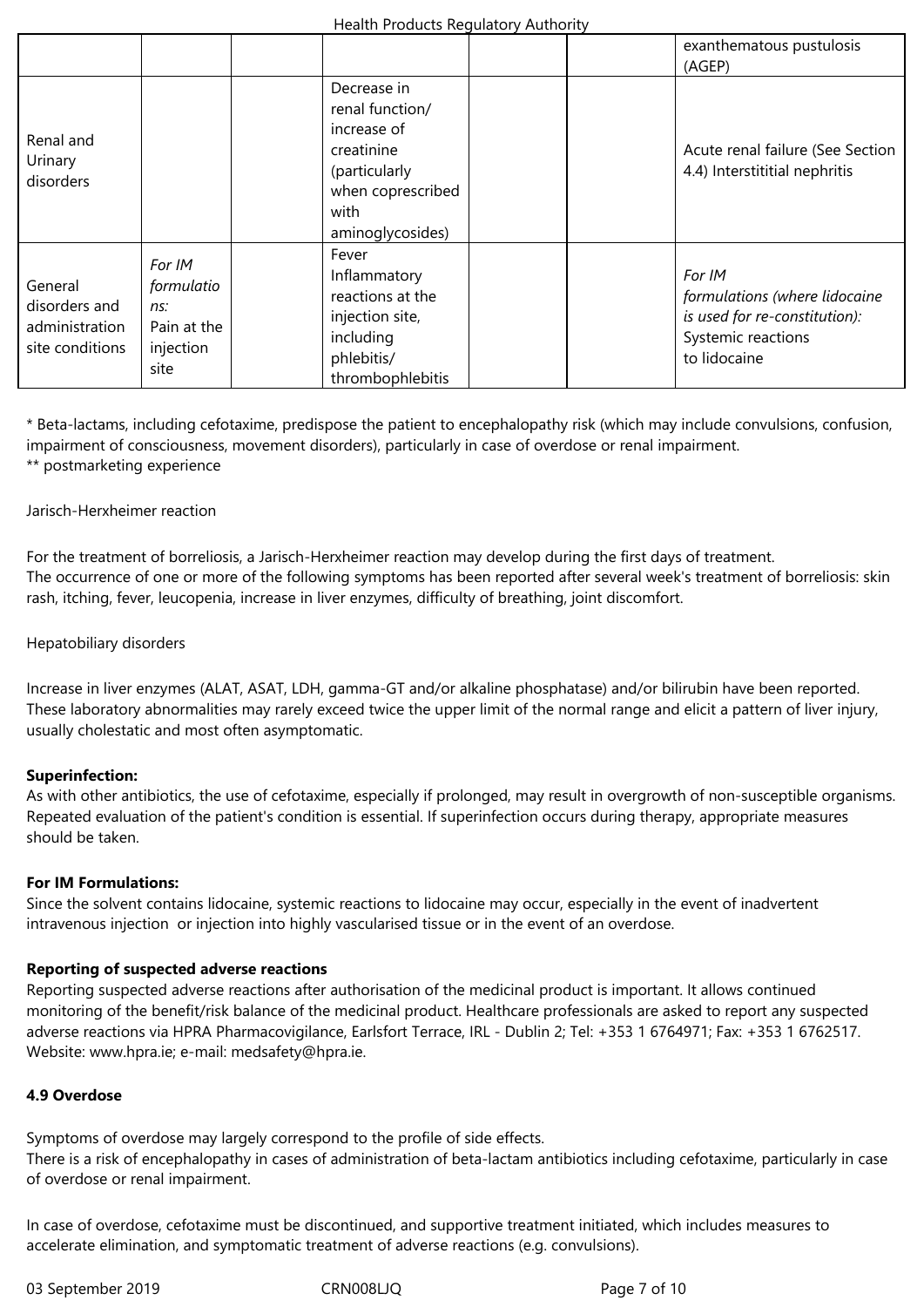No specific antidote exists. Cefotaxime may be removed by haemodialysis. Peritoneal dialysis is ineffective in removing cefotaxime.

# **5 PHARMACOLOGICAL PROPERTIES**

# **5.1 Pharmacodynamic properties**

Claforan is a broad spectrum bactericidal cephalosporin antibiotic. Claforan is exceptionally active *in vitro* against Gram-negative organisms sensitive or resistant to first or second generation cephalosporins. It is similar to other cephalosporins in activity against Gram-positive bacteria.

# **5.2 Pharmacokinetic properties**

Pharmacokinetics: After a 1000mg intravenous bolus, mean peak plasma concentrations of cefotaxime usually range between 81 and 102 microg/ml. Doses of 500mg and 2000mg produce plasma concentrations of 38 and 200 microg/ml, respectively. There is no accumulation following administration of 1000mg intravenously or 500mg intramuscularly for 10 or 14 days.

The apparent volume of distribution at steady-state of cefotaxime is 21.6L/1.73m<sup>2</sup> after 1g intravenous 30 minute infusion.

Concentrations of cefotaxime (usually determined by non-selective assay) have been studied in a wide range of human body tissues and fluids. Cerebrospinal fluid concentrations are low when the meninges are not inflamed, but are between 3 and 30 microg/ml in children with meningitis.

Cefotaxime usually passes the blood-brain barrier in levels above the MIC of common sensitive pathogens when the meninges are inflamed. Concentrations (0.2-5.4 microg/ml), inhibitory for most Gram-negative bacteria, are attained in purulent sputum, bronchial secretions and pleural fluid after doses of 1 or 2g. Concentrations likely to be effective against most sensitive organisms are similarly attained in female reproductive organs, otitis media effusions, prostatic tissue, interstitial fluid, renal tissue, peritoneal fluid and gall bladder wall, after usual therapeutic doses. High concentrations of cefotaxime and desacetyl-cefotaxime are attained in bile.

Cefotaxime is partially metabolised prior to excretion. The principle metabolite is the microbiologically active product, desacetyl-cefotaxime. Most of a dose of cefotaxime is excreted in the urine about 60% as unchanged drug and a further 24% as desacetyl-cefotaxime. Plasma clearance is reported to be between 260 and 390ml/minute and renal clearance 145 to 217ml/minute.

After intravenous administration of cefotaxime to healthy adults, the elimination half-life of the parent compound is 0.9 to 1.14 hours and that of the desacetyl metabolite, about 1.3 hours.

In neonates the pharmacokinetics are influenced by gestational and chronological age, the half-life being prolonged in premature and low birth weight neonates of the same age.

In severe renal dysfunction the elimination half-life of cefotaxime itself is increased minimally to about 2.5 hours, whereas that of desacetyl-cefotaxime is increased to about 10 hours. Total urinary recovery of cefotaxime and its principal metabolite decreases with reduction in renal function.

# **5.3 Preclinical safety data**

Not applicable.

# **6 PHARMACEUTICAL PARTICULARS**

#### **6.1 List of excipients**

None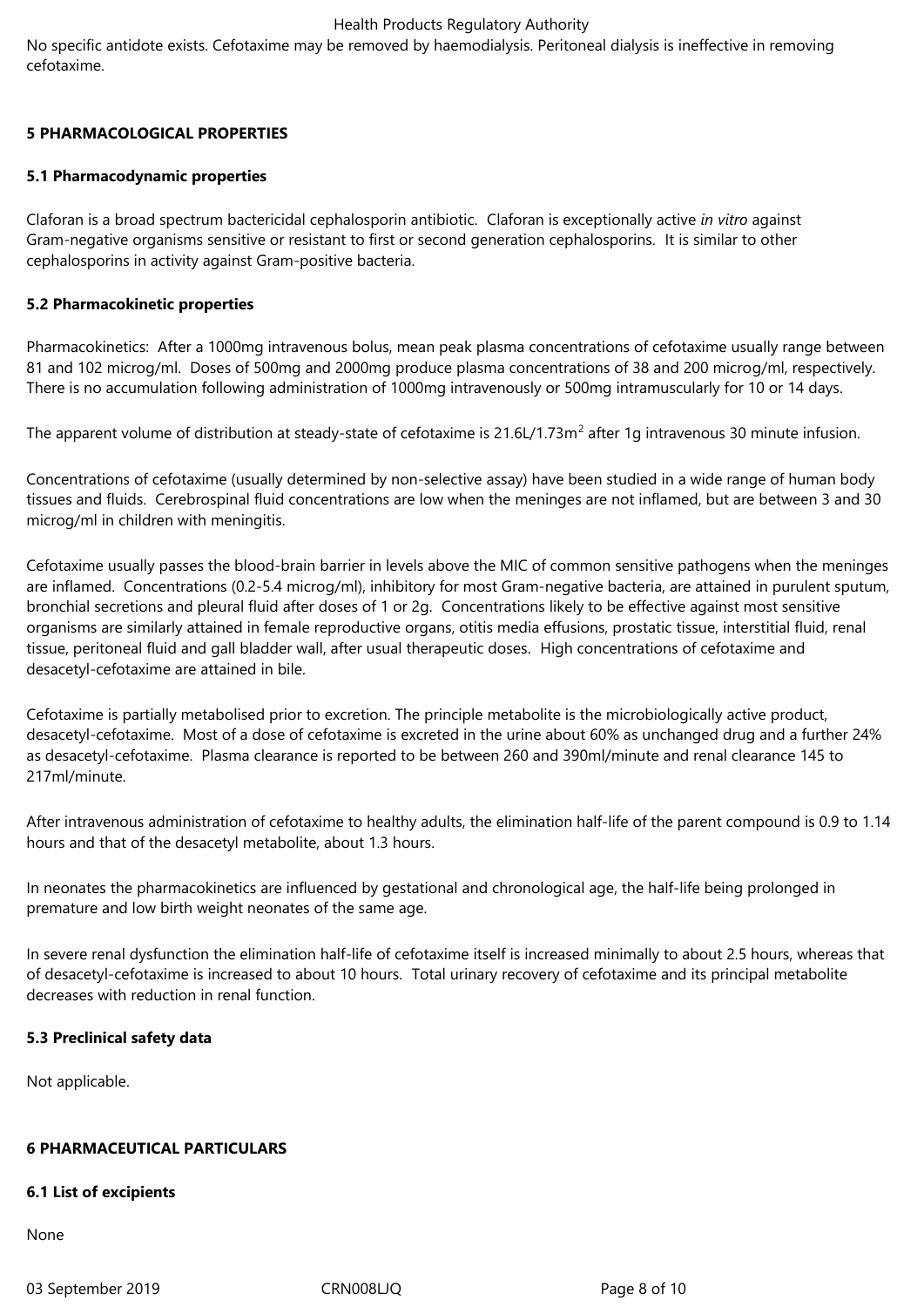# **6.2 Incompatibilities**

Prolonged use of an anti-infective may result in the development of superinfection due to organisms resistant to that anti-infective.

Aminoglycosides are incompatible with cephalosporins in parenteral mixtures.

# **6.3 Shelf life**

Unopened: 2 years. Reconstituted solution: See Section 6.4 and 6.6.

# **6.4 Special precautions for storage**

Unopened: Do not store above 25°C. Keep the vial in the outer carton.

Injection: Use immediately after reconstitution.

Infusion: Some reconstituted or mixed solutions will retain satisfactory potency for up to 24 hours refrigerated (at 2 - 8°C) – See Section 6.6. for further information.

After 24 hours any unused solution should be discarded.

From a microbiological point of view, the product should be used immediately. If not used immediately, in–use storage times and conditions prior to use are the responsibility of the user and would normally not be longer than 24 hours at 2-8°C, unless reconstitution / dilution has taken place in controlled and validated aseptic conditions.

# **6.5 Nature and contents of container**

Claforan is supplied in type III colourless glass vials, closed with a grey elastomer stopper sealed with either an aluminium cap fitted with a detachable flip top, or an infusion connector closure.

The bottles are boxed individually and in packs of 10, 25 or 50.

Not all pack sizes may be marketed.

# **6.6 Special precautions for disposal of a used medicinal product or waste materials derived from such medicinal product and other handling of the product**

For single use only. Discard any unused contents.

When dissolved in Water for Injections, a straw-coloured solution is formed which is suitable for intravenous or intramuscular injection.

Reconstituted Solution: Whilst it is preferable to use only freshly prepared solutions for both intravenous and intramuscular injection, Claforan is compatible with several commonly used intravenous infusion fluids and will retain satisfactory potency for up to 24 hours refrigerated (2-8 °C) in the following:

Water for Injections Sodium Chloride Injection 5% Dextrose Injection Dextrose and Sodium Chloride Injection Compound Sodium Lactate Injection (Ringer-lactate Injection)

Claforan is also compatible with 1% lignocaine, however freshly prepared solutions should be used.

03 September 2019 CRN008LJQ Page 9 of 10